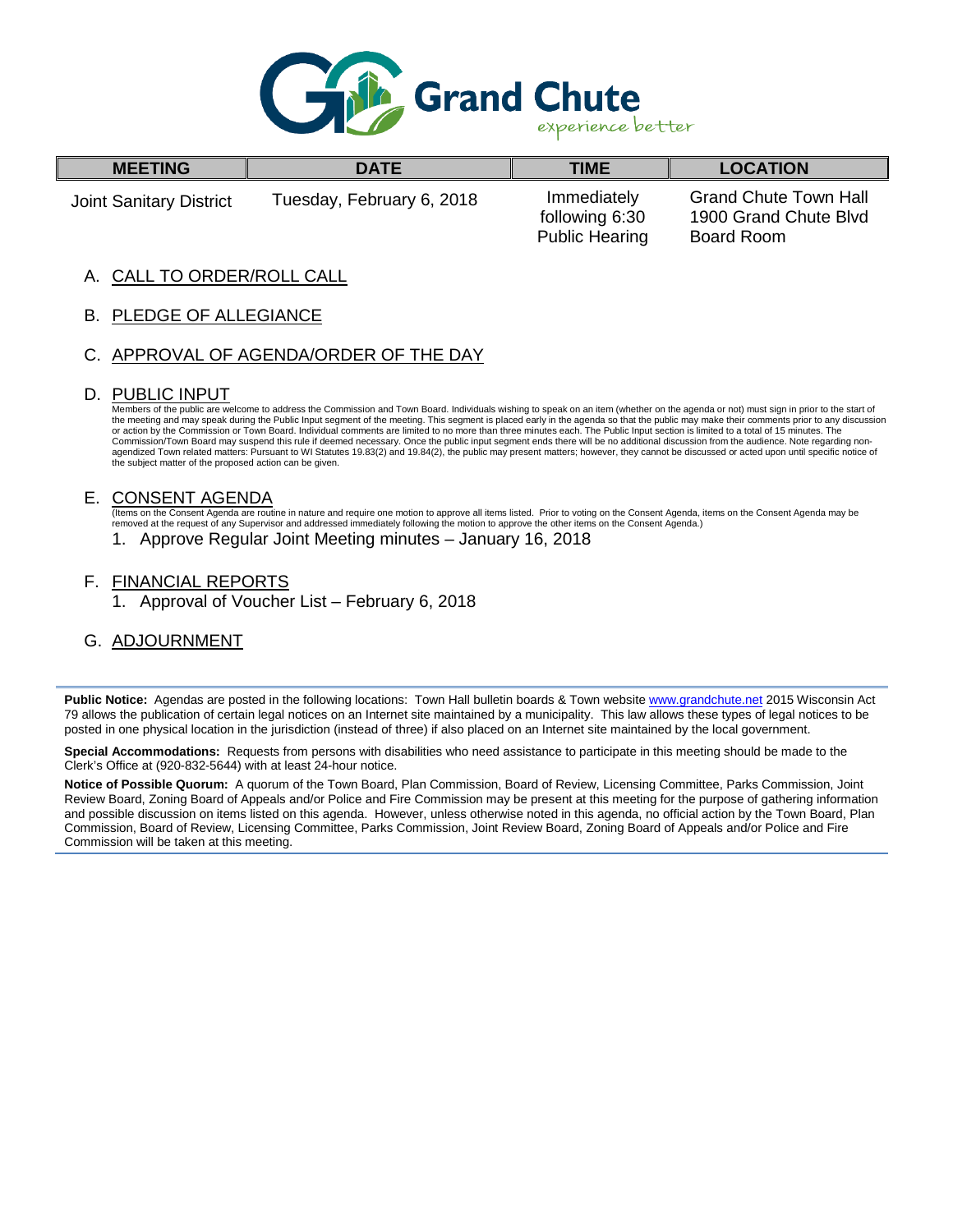# JOINT REGULAR MEETING – SANITARY DISTRICT NO. 1, NO. 2, NO. 3 & EAST SIDE UTILITY DISTRICT – 1900 W. GRAND CHUTE BLVD., GRAND CHUTE, WI – JANUARY 16, 2018

## CALL TO ORDER/ROLL CALL

Meeting called to order at 6:30 p.m. by Dave Schowalter, presiding officer.

PRESENT: Dave Schowalter, Travis Thyssen, Bruce Sherman, and Karen L. Weinschrott, Town Clerk

EXCUSED: Jim Pleuss, Jeff Nooyen

STAFF: Tim Bantes, Fire Chief; Bob Buckingham, Community Development Director; Bob Heimann, IT Director; Greg Peterson, Police Chief; Tom Marquardt, Director of Public Works; Julie Wahlen, Finance Director; Karen Heyrman; Deputy Public Works Director; Brent Braun, IT; Mike Patza, Town Planner; Attorney Rossmeissl, Herrling Clark Law Offices; Carl Sutter, McMahon Associates

OTHERS: 13 signed attendance

PLEDGE OF ALLEGIANCE

President Schowalter led the Pledge of Allegiance.

APPROVAL OF AGENDA/ORDER OF THE DAY

#### **Motion (Sherman/Thyssen) to approve the agenda as printed. Motion carried.**

PUBLIC INPUT – There was no public input.

CONSENT AGENDA

Approve Regular Joint Meeting minutes – January 2, 2018 Accept Monthly Report – December 2017

#### **Motion (Thyssen/Sherman) to approve the consent agenda. Motion carried.**

FINANCIAL REPORTS

Approval of Voucher Lists – January 16, 2018 San 1, 2, 3 & East Side – \$179,847.51; ACH – \$49.95

#### **Motion (Sherman/Thyssen) to approve the voucher list. Motion carried.**

#### RECESS

Motion to recess until after the Joint Town Board and Sanitary District Commission closed session.

**Motion (Sherman/Thyssen) to recess. Motion carried. Meeting recessed at 6:33 p.m.** 

## **Motion (Schowalter/Thyssen) to approve the land acquisition from Stroess in the amount of \$150,000. Motion carried.**

ADJOURNMENT

#### **Motion (Thyssen/Sherman) to adjourn. Motion carried.**

Meeting adjourned 7:11 p.m.

These minutes were taken at a regular meeting held on January 16, 2018 and entered in this record book,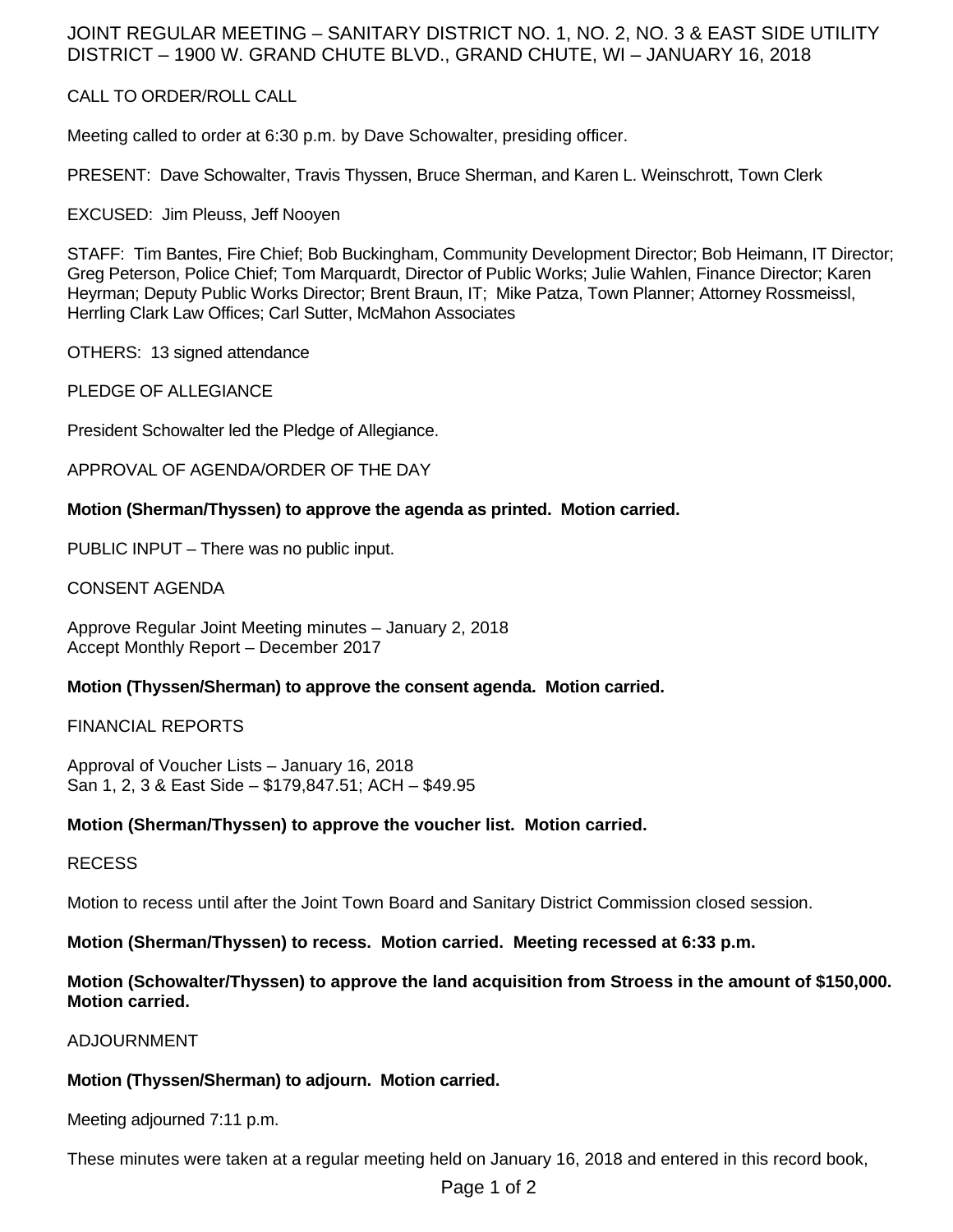# JOINT REGULAR MEETING - SANITARY DISTRICT NO. 1, NO. 2, NO. 3 & EAST SIDE UTILITY DISTRICT – 1900 W. GRAND CHUTE BLVD., GRAND CHUTE, WI – JANUARY 16, 2018

January 17, 2018 by:

*Karen L. Weinschrott*  Karen L. Weinschrott, Town Clerk Joint Sanitary District No. 1, No. 2, No. 3 & East Side Utility District **DRAFT**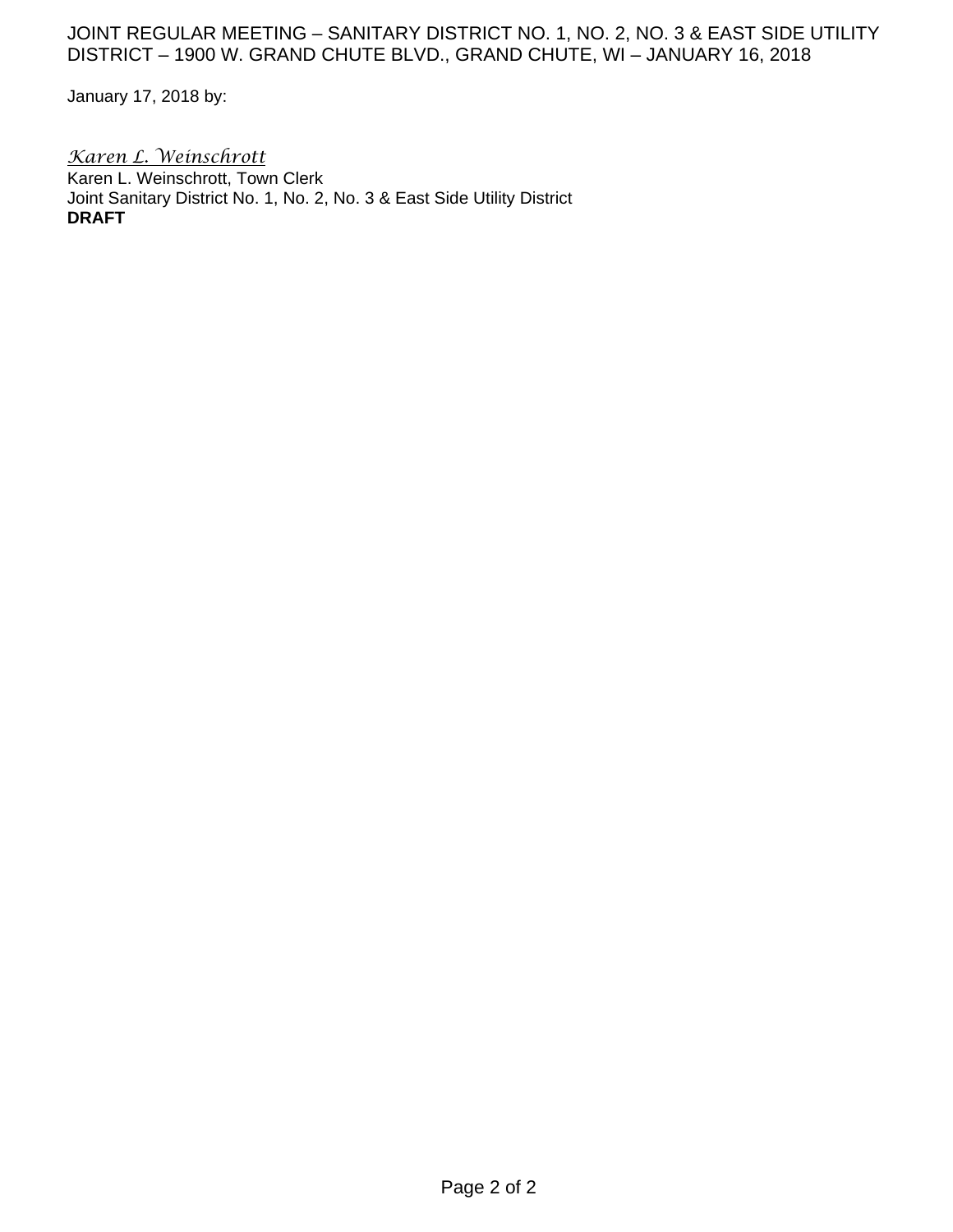| TOWN OF GRAND CHUTE |                            |                             | Check Register - SAN Voucher - NO ACH<br>Check Issue Dates: 1/17/2018 - 2/6/2018 | Page: 2<br>Jan 31, 2018 11:21AM                         |                           |                 |
|---------------------|----------------------------|-----------------------------|----------------------------------------------------------------------------------|---------------------------------------------------------|---------------------------|-----------------|
| Check<br>Number     | Check<br><b>Issue Date</b> | Payee                       | Invoice<br>Number                                                                | Description                                             | <b>Invoice GL Account</b> | Check<br>Amount |
| 92280               | 02/06/2018                 | <b>MCMAHON</b>              | 0908689PW                                                                        | AMBERWOOD DITCHING DESIGN SERVICES THR                  | 63-00-10700               | 7,790.40        |
| 92280               | 02/06/2018                 | <b>MCMAHON</b>              | 0908690PW                                                                        | BENTWOOD ESTATES POND DESIGN SERVICES T                 | 63-00-10700               | 2,815.50        |
| 92280               | 02/06/2018                 | <b>MCMAHON</b>              | 0908691                                                                          | MISTY POND FOR SPENCER STREET PROJECT W                 | 63-00-10700               | 836.85          |
| 92280               | 02/06/2018                 | <b>MCMAHON</b>              | 0908781PW                                                                        | 1ST ADDN TO WHISPERING GROVE GC CENTER D                | 63-00-10700               | 932.62          |
| 92280               | 02/06/2018                 | <b>MCMAHON</b>              | 0908809PW                                                                        | WHITE HAWK MEADOWS NORTH IV STORM SEWE                  | 63-00-10701               | 174.61          |
| 92280               | 02/06/2018                 | <b>MCMAHON</b>              | 0908865PW                                                                        | NORTH GILLET RETENTION POND                             | 63-00-10700               | 1,508.17        |
|                     | Total 92280:               |                             |                                                                                  |                                                         |                           | 14,058.15       |
| 92295               | 02/06/2018                 | <b>SYSTEMS TECHNOLOGIES</b> | 670574                                                                           | <b>COUNTER CAMERAS/SECURITY DOOR</b>                    | 63-00-37200               | 1,739.76        |
|                     | Total 92295:               |                             |                                                                                  |                                                         |                           | 1,739.76        |
| 92299               | 02/06/2018                 | TRI CITY GLASS & DOOR       | 103059016                                                                        | DOOR SECURITY BTWN BOARD ROOM & BACK HA 63-03-82000-290 |                           | 223.26          |
|                     | Total 92299:               |                             |                                                                                  |                                                         |                           | 223.26          |
| Total 63:           |                            |                             |                                                                                  |                                                         |                           | 44,197.39       |
|                     | <b>Grand Totals:</b>       |                             |                                                                                  |                                                         |                           | 100,720.31      |

| Dave Schowalter, President:      | the control of the control of the control of the control of the control of the control of the control of the control of the control of the control of the control of the control of the control of the control of the control |
|----------------------------------|-------------------------------------------------------------------------------------------------------------------------------------------------------------------------------------------------------------------------------|
| Jeff Nooyen, Commissioner:       |                                                                                                                                                                                                                               |
| Travis Thyssen, Commissioner:    | <u> 1989 - Johann Stein, mars and de Brazilia</u>                                                                                                                                                                             |
| Bruce Sherman, Commissioner:     | and the company of the company of the company of the company of the company of the company of the company of the                                                                                                              |
| Jim Pleuss, Commissioner:        |                                                                                                                                                                                                                               |
| Karen L. Weinschrott, Secretary: | <u> 1989 - Jan Berger, amerikansk politiker (d. 1989)</u>                                                                                                                                                                     |
| Julie M. Wahlen, Treasurer:      |                                                                                                                                                                                                                               |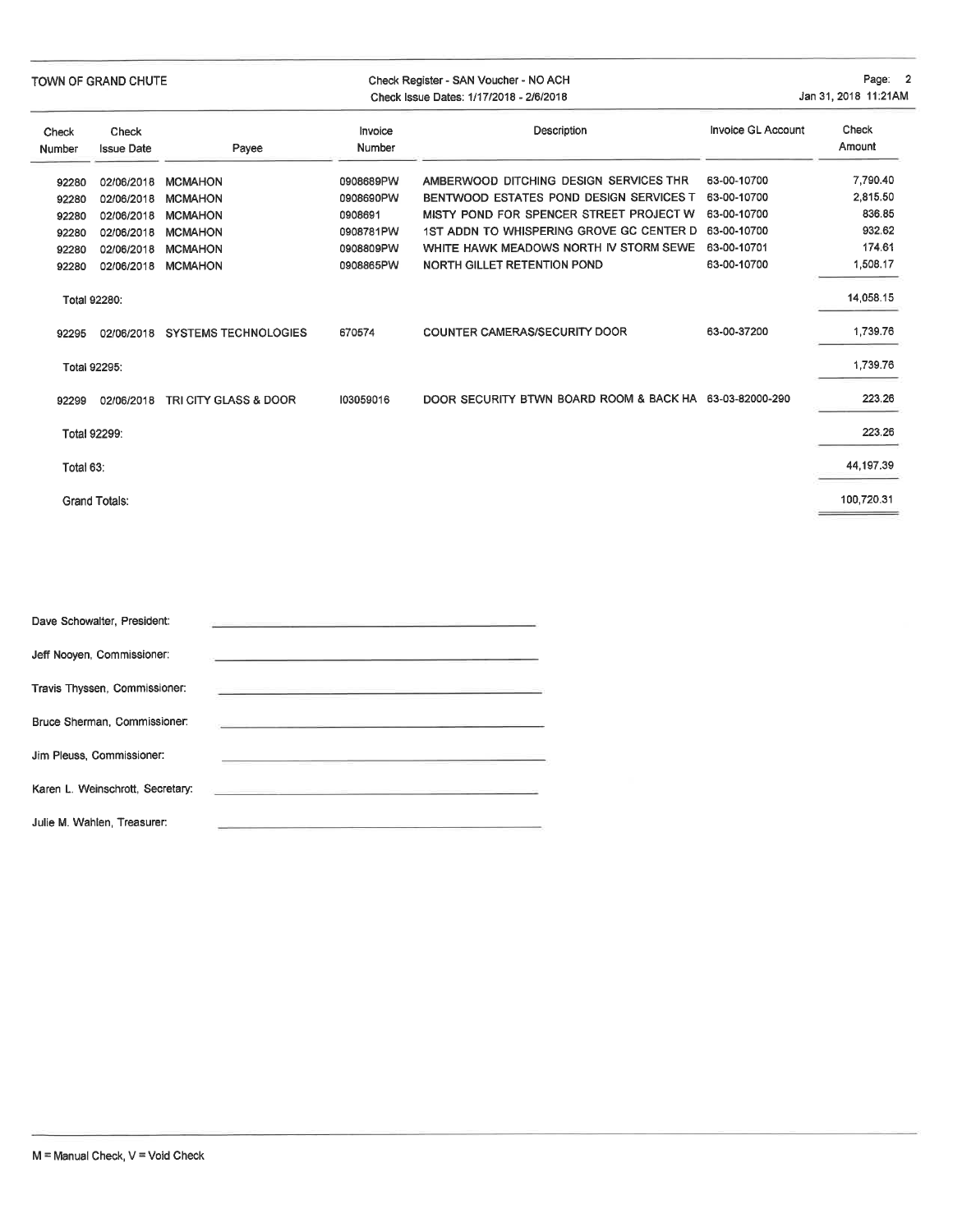| TOWN OF GRAND CHUTE |                 |                            | Check Register - SAN Voucher - NO ACH<br>Check Issue Dates: 1/17/2018 - 2/6/2018 | Page: 1<br>Jan 31, 2018 11:21AM |                                                                                                 |                           |                    |
|---------------------|-----------------|----------------------------|----------------------------------------------------------------------------------|---------------------------------|-------------------------------------------------------------------------------------------------|---------------------------|--------------------|
|                     | Check<br>Number | Check<br><b>Issue Date</b> | Payee                                                                            | Invoice<br>Number               | Description                                                                                     | <b>Invoice GL Account</b> | Check<br>Amount    |
| 61                  | 92135           | 01/18/2018 ECWRPC          |                                                                                  | 121917                          | <b>ECWRP REVIEW FEE</b>                                                                         | 61-00-10700               | 35.00-V            |
|                     |                 | Total 92135:               |                                                                                  |                                 |                                                                                                 |                           | 35.00-             |
|                     | 92259           |                            | 02/06/2018 CORE & MAIN                                                           | 1245135                         | <b>SENSUS METERS</b>                                                                            | 61-00-10700               | 32,833.50          |
|                     |                 | Total 92259:               |                                                                                  |                                 |                                                                                                 |                           | 32,833.50          |
|                     | 92262           |                            | 02/06/2018 DONALD HIETPAS & SONS IN                                              |                                 | 2100 W COLL REPAIR OF WATER MAIN BREAK                                                          | 61-01-67300-390           | 1,706.19           |
|                     |                 | Total 92262:               |                                                                                  |                                 |                                                                                                 |                           | 1,706.19           |
|                     | 92266           | 02/06/2018 ECWRPC          |                                                                                  | 01292018                        | <b>ECWRP REVIEW FEE</b>                                                                         | 61-00-10700               | 35.00              |
|                     |                 | Total 92266:               |                                                                                  |                                 |                                                                                                 |                           | 35.00              |
|                     | 92280<br>92280  | 02/06/2018<br>02/06/2018   | <b>MCMAHON</b><br><b>MCMAHON</b>                                                 | 0908801PW<br>0908802PW          | WREN DRIVE TO CTH A WATER MAIN DESIGN SE<br>PERKIN STREET WATER MAIN REPLACEMENT DE 61-00-10700 | 61-00-10700               | 1,522.18<br>208.70 |
|                     |                 | Total 92280:               |                                                                                  |                                 |                                                                                                 |                           | 1,730.88           |
|                     | 92285           | 02/06/2018                 | OUTAGAMIE COUNTY HIGHW                                                           | PERMIT#M-2-                     | ROW PERMIT FOR CTH JJ AND CTH A AND WREN                                                        | 61-01-67300-390           | 291.00             |
|                     |                 | Total 92285:               |                                                                                  |                                 |                                                                                                 |                           | 291.00             |
|                     | Total 61:       |                            |                                                                                  |                                 |                                                                                                 |                           | 36,561.57          |
| 62                  |                 |                            |                                                                                  |                                 |                                                                                                 |                           |                    |
|                     | 92279           | 02/06/2018 MCC INC         |                                                                                  | 14814                           | <b>ASPHALT PAVING PATCHES</b>                                                                   | 62-02-83100-390           | 19,678.75          |
|                     | Total 92279:    |                            |                                                                                  |                                 |                                                                                                 |                           | 19,678.75          |
|                     | 92280           | 02/06/2018                 | <b>MCMAHON</b>                                                                   | 0908787PW                       | PROFESSIONAL SERVICES FOR WREN DR                                                               | 62-00-10700               | 282.60             |
|                     |                 | Total 92280:               |                                                                                  |                                 |                                                                                                 |                           | 282.60             |
|                     | Total 62:       |                            |                                                                                  |                                 |                                                                                                 |                           | 19,961.35          |
| 63                  | 92246           |                            | 01/23/2018 WE ENERGIES                                                           | 0475-274-330                    | <b>FVTC POIND#3</b>                                                                             | 63-03-82000-220           | 8,607.46           |
|                     | Total 92246:    |                            |                                                                                  |                                 |                                                                                                 |                           | 8,607.46           |
|                     | 92251           |                            | 02/06/2018 ARCHIVESOCIAL                                                         | 4239                            | <b>SOCIAL MEDIA ARCHIVING</b>                                                                   | 63-03-82000-290           | 716.40             |
|                     | Total 92251:    |                            |                                                                                  |                                 |                                                                                                 |                           | 716.40             |
|                     | 92257           |                            | 02/06/2018 CITY OF NEENAH                                                        | 36545                           | <b>INSURANCE</b>                                                                                | 63-03-82000-134           | 102.36             |
|                     |                 | Total 92257:               |                                                                                  |                                 |                                                                                                 |                           | 102.36             |
|                     |                 |                            | 92267 02/06/2018 ENVIRONMENTAL SYSTEMS                                           | 93398564                        | <b>GIS SOFTWARE</b>                                                                             | 63-03-82000-290           | 18,750.00          |
|                     |                 | Total 92267:               |                                                                                  |                                 |                                                                                                 |                           | 18,750.00          |
|                     |                 |                            |                                                                                  |                                 |                                                                                                 |                           |                    |

 $\bar{r}$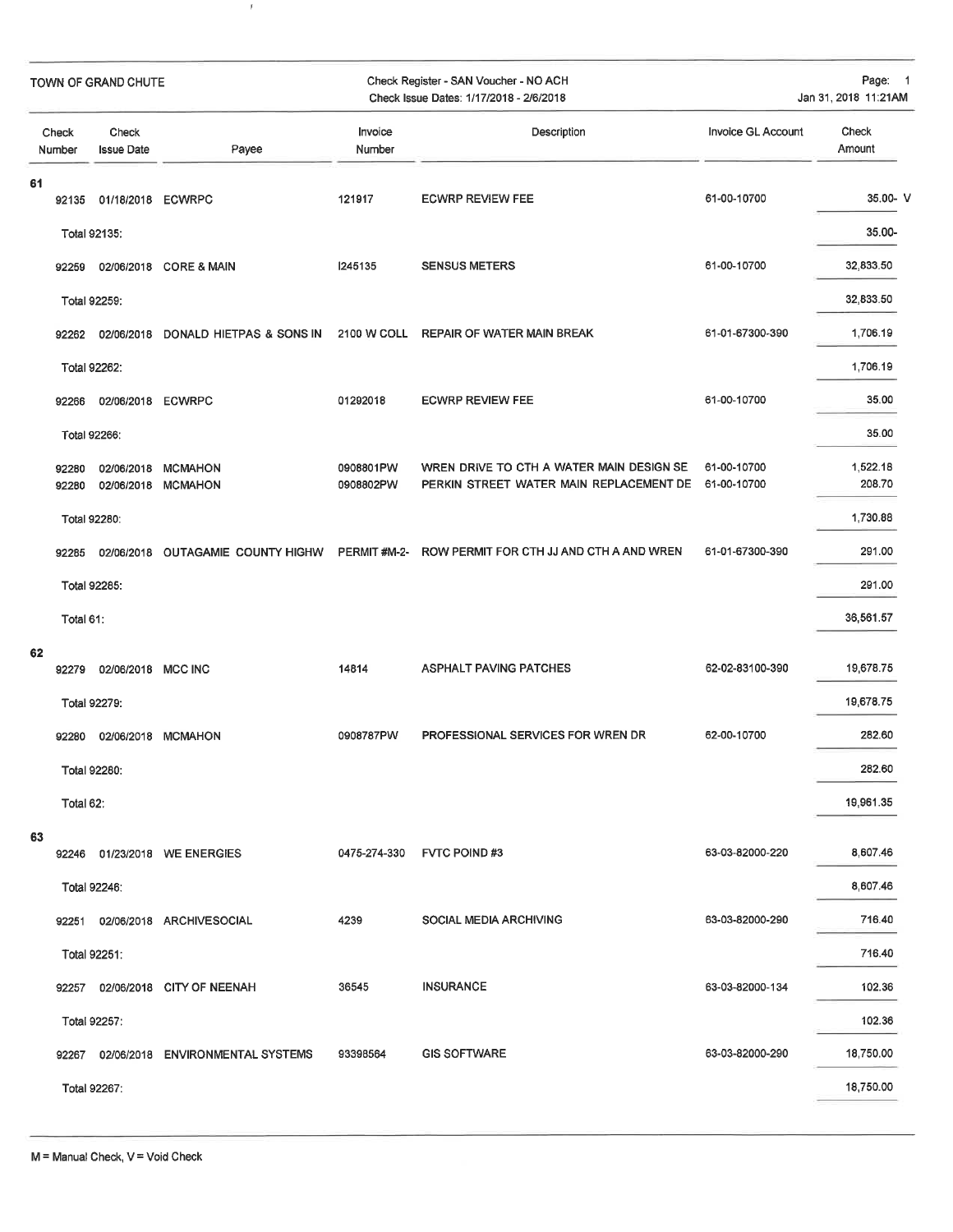TOWN OF GRAND CHUTE

**Grand Totals:** 

Check Register - ACH SAN Prepayment Report Check Issue Dates: 1/10/2018 - 1/31/2018

Page: 2 Jan 31, 2018 11:18AM

| Check<br><b>Issue Date</b> | Payee | Invoice<br>Number | Description | Invoice GL Acct | Check<br>Amount |
|----------------------------|-------|-------------------|-------------|-----------------|-----------------|
| Total 63:                  |       |                   |             |                 | 194.29          |

7,327.72

Karen L. Weinschrott, Secretary. <u>Jaren Hulenschrot</u> Date: 1/31/18